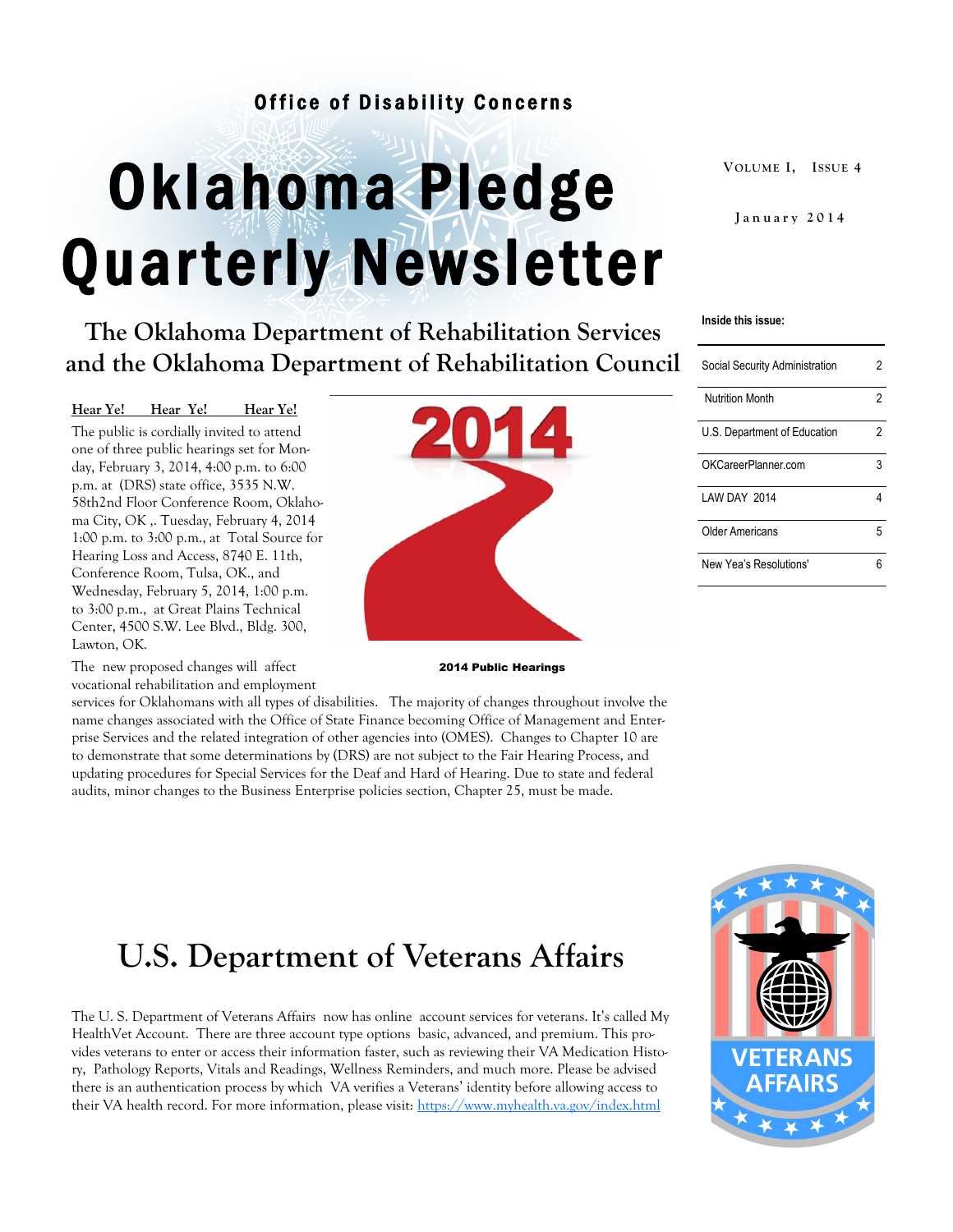# **Social Security Administration**



A 1.5 percent (cost of living adjustment) benefit increase for thousands who receive Supplemental Security Income (SSI) beneficiaries starting in December 2013 and January 2014.

Also beginning January 2014, Social Security tax (taxable maximum) will change from previously \$113,700 to \$117,000. To learn how (COLA) is calculated please visit: [http://ssa.gov/](http://ssa.gov/pressoffice/pr/2014cola-pr.html?utm_source=home&utm_medium=panel&utm_campaign=cola) [pressoffice/pr/2014cola](http://ssa.gov/pressoffice/pr/2014cola-pr.html?utm_source=home&utm_medium=panel&utm_campaign=cola)[pr.html?](http://ssa.gov/pressoffice/pr/2014cola-pr.html?utm_source=home&utm_medium=panel&utm_campaign=cola)

[utm\\_source=home&utm\\_med](http://ssa.gov/pressoffice/pr/2014cola-pr.html?utm_source=home&utm_medium=panel&utm_campaign=cola) [ium=panel&utm\\_campaign=c](http://ssa.gov/pressoffice/pr/2014cola-pr.html?utm_source=home&utm_medium=panel&utm_campaign=cola) [ola](http://ssa.gov/pressoffice/pr/2014cola-pr.html?utm_source=home&utm_medium=panel&utm_campaign=cola)

The Oklahoma City Social Security Administration located at 2401 N.W. 23rd St,. (located in Shepherd Mall) will be moving to their new constructed offices Spring 2014. Their new location will be at N.E. 122nd St., and Kelley Ave in Oklahoma City, OK.

The Edmond public transportation system will be providing daily stops at the new (SSA-OKC) offices.

For more information, please visit:

[http://edmondok.com/index.](http://edmondok.com/index.aspx?nid=205) [aspx?nid=205](http://edmondok.com/index.aspx?nid=205)



Social Security Administration Social Security Card

*"Enjoy the Taste of Eating* 

*Right"*

*Academy of Nutrition and* 

*Dietetics*

## **March 2014 is National Nutrition Month**

January 1 is New Year's Day, and a time when people decide to make better choices for their life. Hopefully eating healthier foods will be on the list of changes. Eating healthier offers benefits such as help maintaining proper weight, lowers blood pressure , and a host of other medical chronic conditions.

The Office of Disability Concerns will be hosting Coupon University Nutritional Workshop in March to effectively use coupons, read nutritional food labels, and more. This is a free event and to learn more please visit us on Facebook or visit us at [www.odc.ok.gov](http://www.odc.ok.gov) 

2014. Come learn how March 2014 designated by the National Nutrition Month— Academy of Nutrition and Dietetics.

# **U.S. Department of Education**

According to the U.S. Department of Education web site they have assisted more than \$150 billion each year to help millions of students pay for higher education. Start today



College of Your Choice 2014

achieving your educational goal by applying for the Free Application for Federal Student Aid (FAFSA). It's easy and it's simple. Go to [http://](http://studentaid.ed.gov/about) [studentaid.ed.gov/](http://studentaid.ed.gov/about)

You will also find (FAFSA) required deadlines dates for Federal, State, and College by states. Check out the Oklahoma Scholarships at [www.mycollegeoptions.org](http://www.mycollegeoptions.org)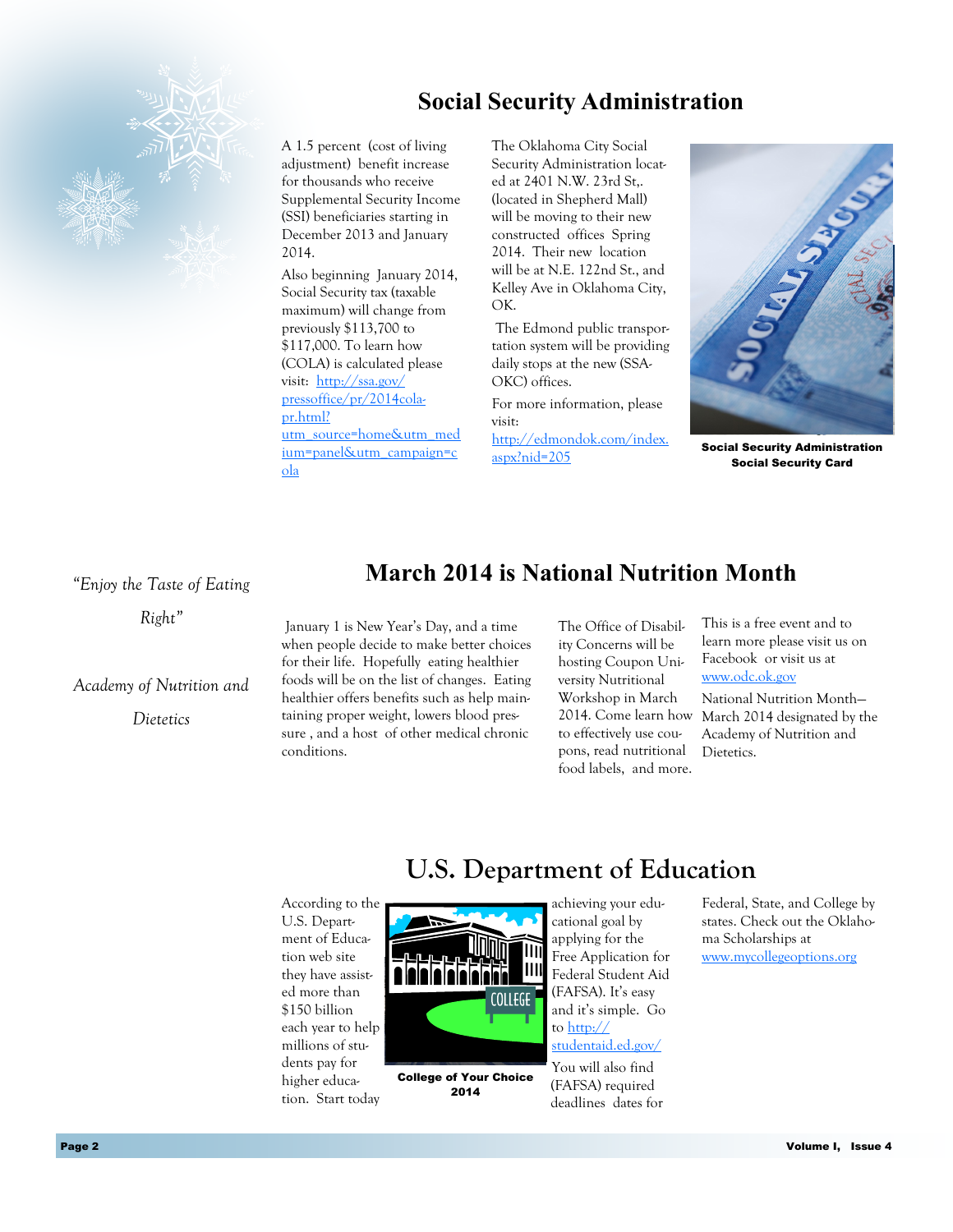# **OKCareerPlanner.com**

Starting a new career can be exciting. Let OKCareer Planner.com help get you started. The OKCareerPlanner.com provides an array of useful information. One may choose topics raging from job openings, industries updates, education, training, entrepreneurship and a link to Oklahoma Career Information System. The OKCareerPlanner.com is user friendly, and requires no assigned login needed to search the website. Should you decide to create your personal resume, keep track of testing assessments, or personal information in OKCIS a

secure login is required for security. The OKCareerPlanner.com is sponsored by the Governor's Council for Workforce and Economic Development, previously known as GrowOklahoma.com Another free user friendly search engine is OKJobMatch it offers a an extensive job search database, and other resource tips for successful employment. Another plus OKCareerPlanner.com

can help you discover your college career





path, and how to get there. Began your new future today.



## **Oklahoma Bar Association Law Day 2014**

The Oklahoma Bar Association's annual event "Ask a Lawyer" TV Show will be May 2014, on Oklahoma Educational Television Authority (OETA). (OBA) lawyers provide free legal advice to all Oklahoma callers statewide. (OBA) Law Day is also a free legal advice for one day in

various Oklahoma counties . Answering Oklahoma callers statewide 9 a.m. to 9 p.m. (OBA) offers online services to meet your legal needs, and for more information. Please visit: [www.okbar.org](http://www.okbar.org/) to check dates and times for the LAW DAY activities.

The (OBA) board members are (17) elected lawyers by their peers. To learn more about (OBA) please visit: [http://www.okbar.org/public](http://www.okbar.org/public/About.aspx) [/About.aspx](http://www.okbar.org/public/About.aspx)

*Oklahoma Bar Association "LAW DAY 2014"*

# **Honoring Older Americans**

Older Americans are all around us, setting mile stones along the way past, present, and future. This year the Administration for Community Living is honoring Older Americans Month. This years theme year " Safe Today. Healthy Tomorrow." Many times older



tions to our society. Older Americans , and

are usually the first to experience serious medical crisis such as the flu epidemic . Join the celebration if you have a loved one, or know

someone who is an older American. Spend time with them, listen to their familyhistory stories, have dinner, but let them know you care. For more information, please visit: http://[www.acl.gov/](http://www.acl.gov/NewsRoom/NewsInfo/2013/2013_12_20b.aspx) [NewsRoom/](http://www.acl.gov/NewsRoom/NewsInfo/2013/2013_12_20b.aspx) [News-](http://www.acl.gov/NewsRoom/NewsInfo/2013/2013_12_20b.aspx)[Info/2013/2013\\_12\\_20b.aspx](http://www.acl.gov/NewsRoom/NewsInfo/2013/2013_12_20b.aspx)